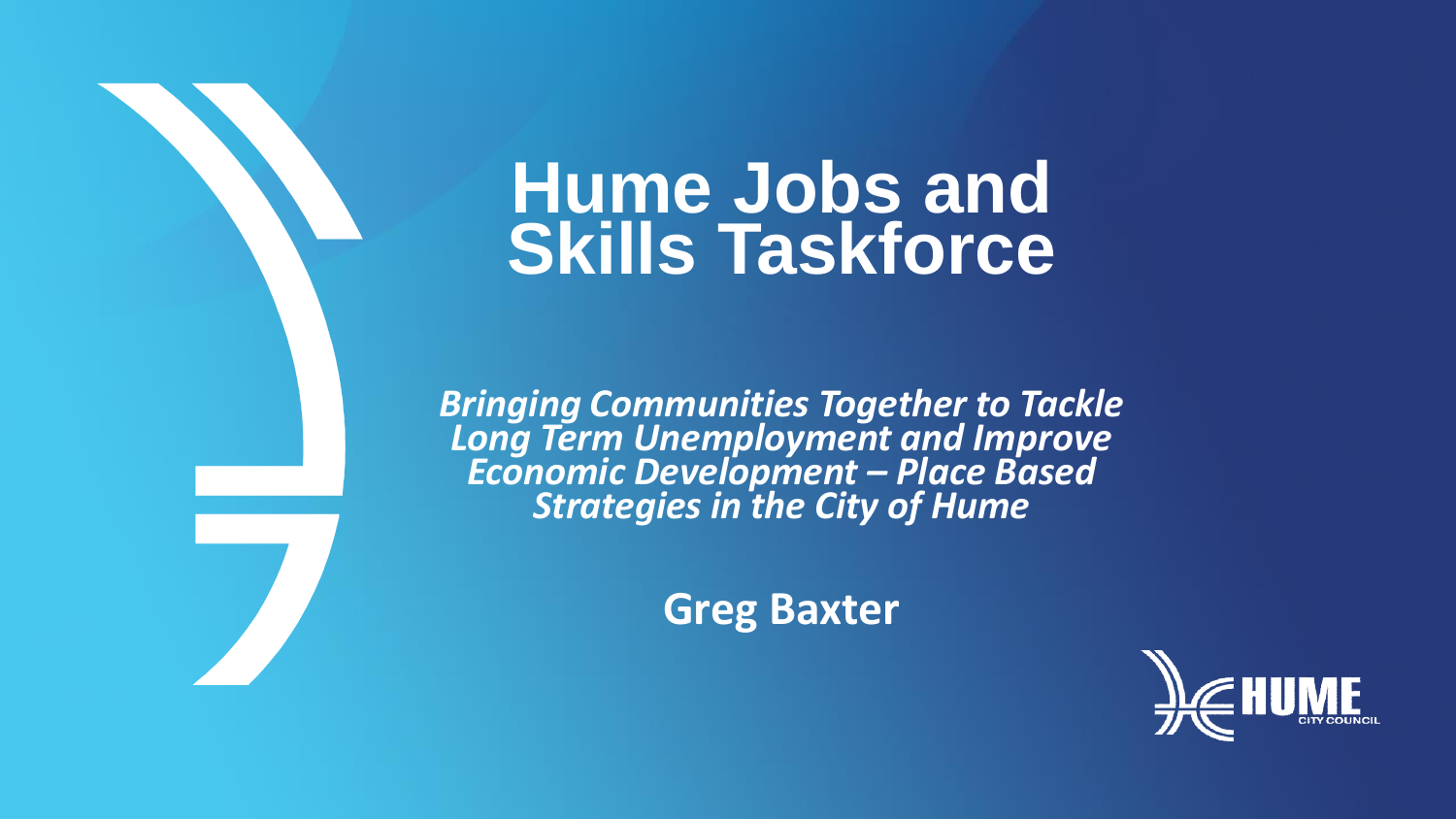### Journey to Work





**65.8% of Hume's workforce**

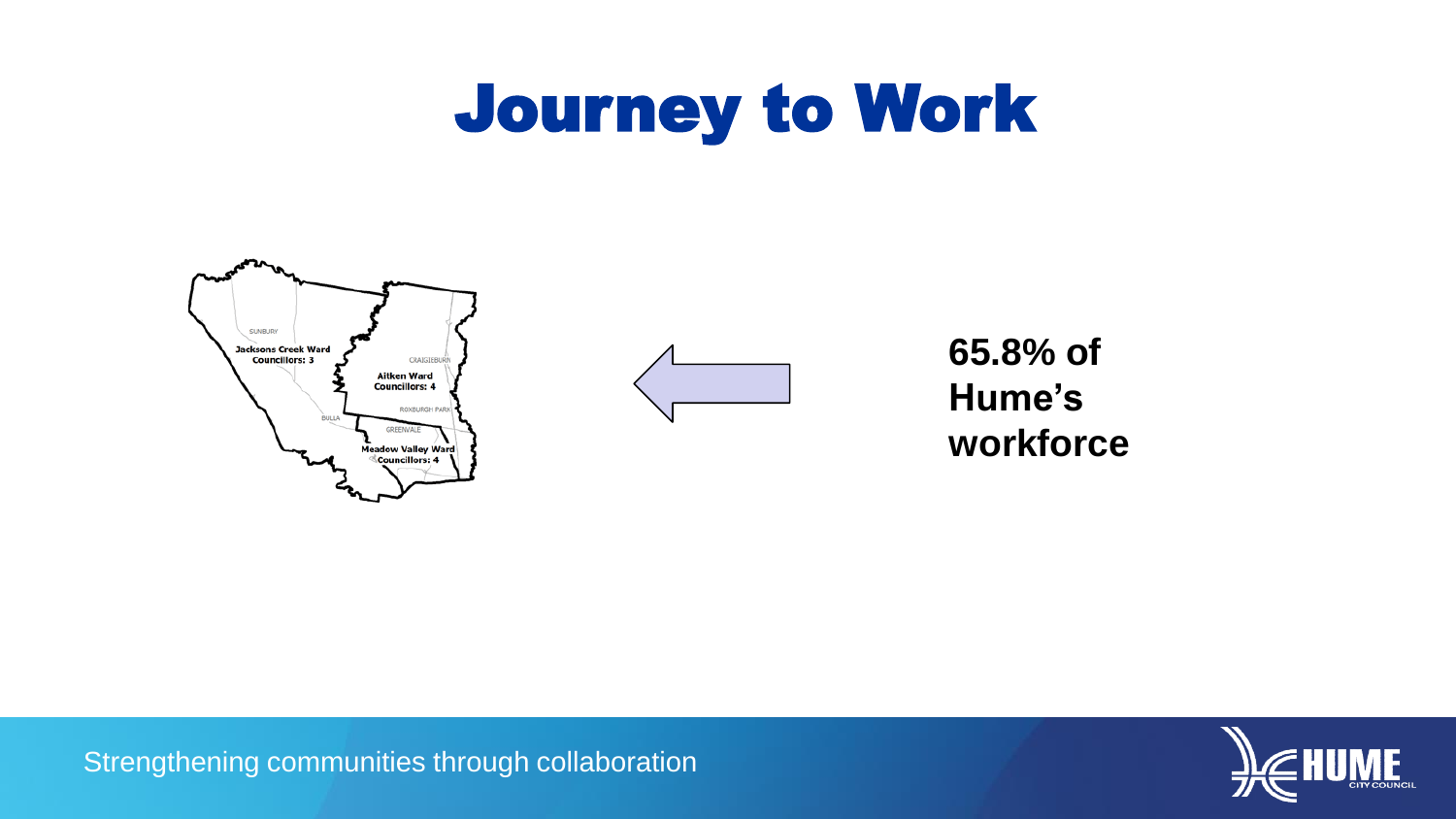### **Hume**<br>Unemployment Rate



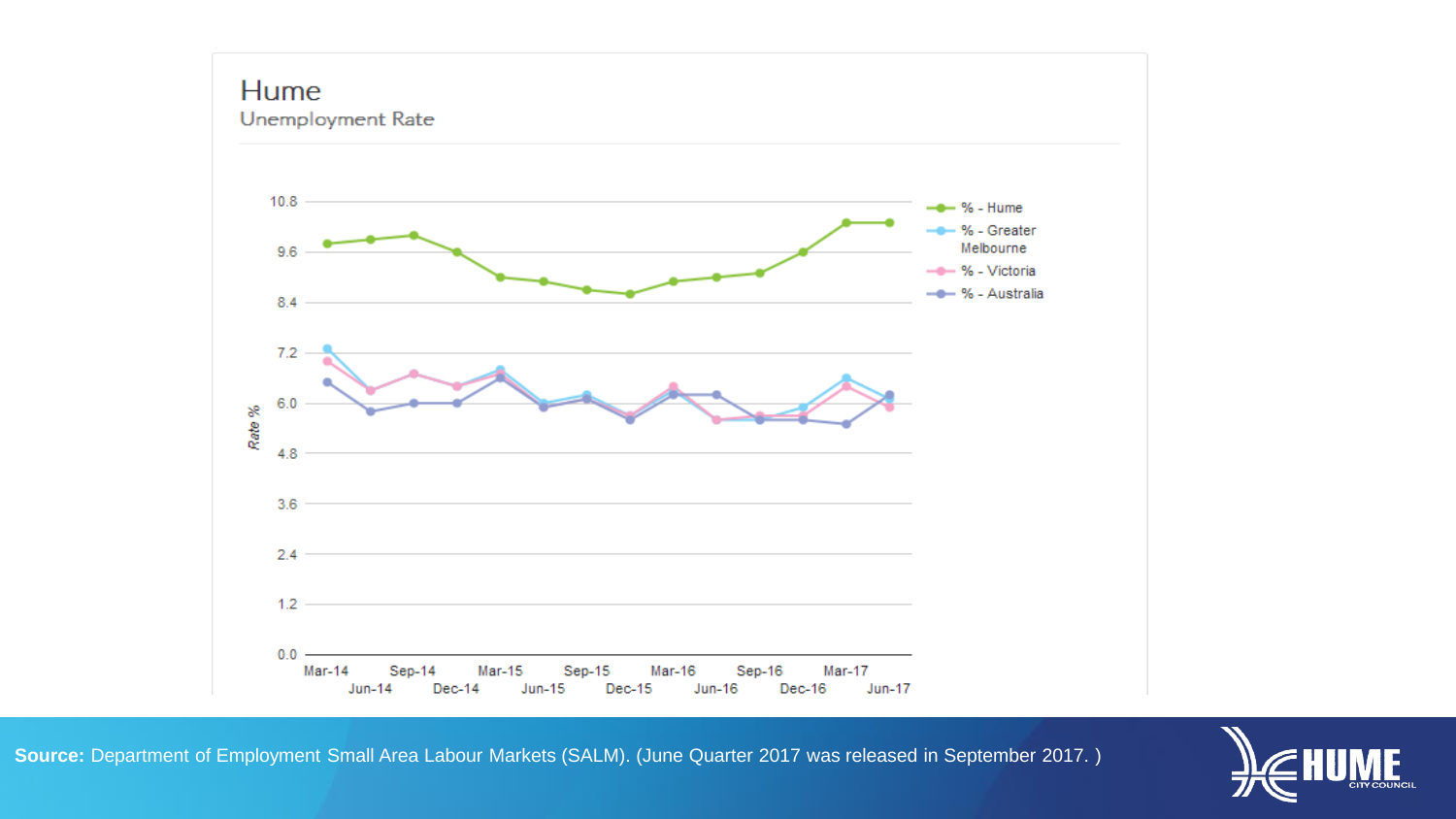

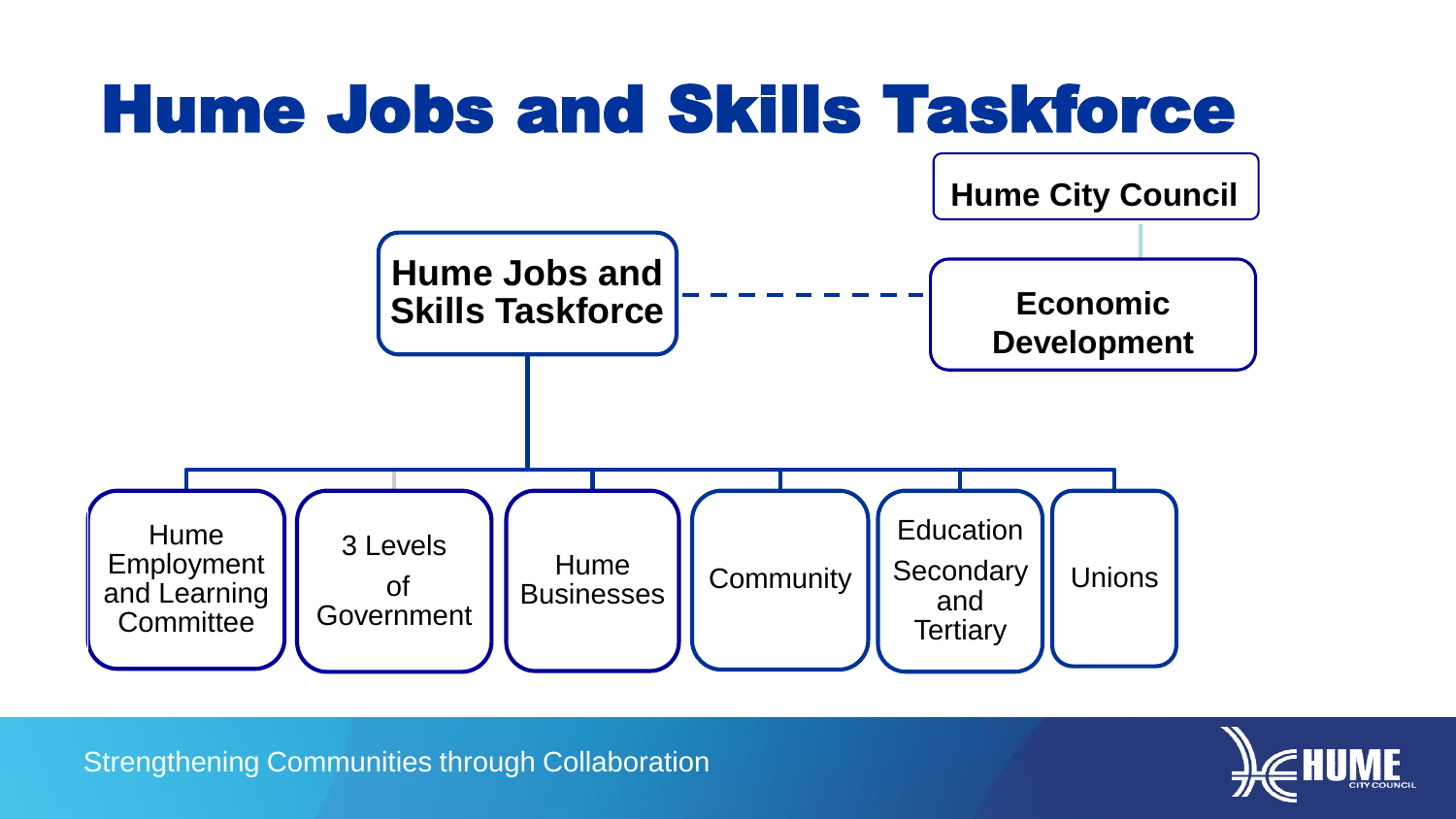

Hume Jobs and Skills Taskforce connecting to Local Networks/ Groups\*



**For the shared purpose of improving education attainment, workforce participation and business growth in Hume**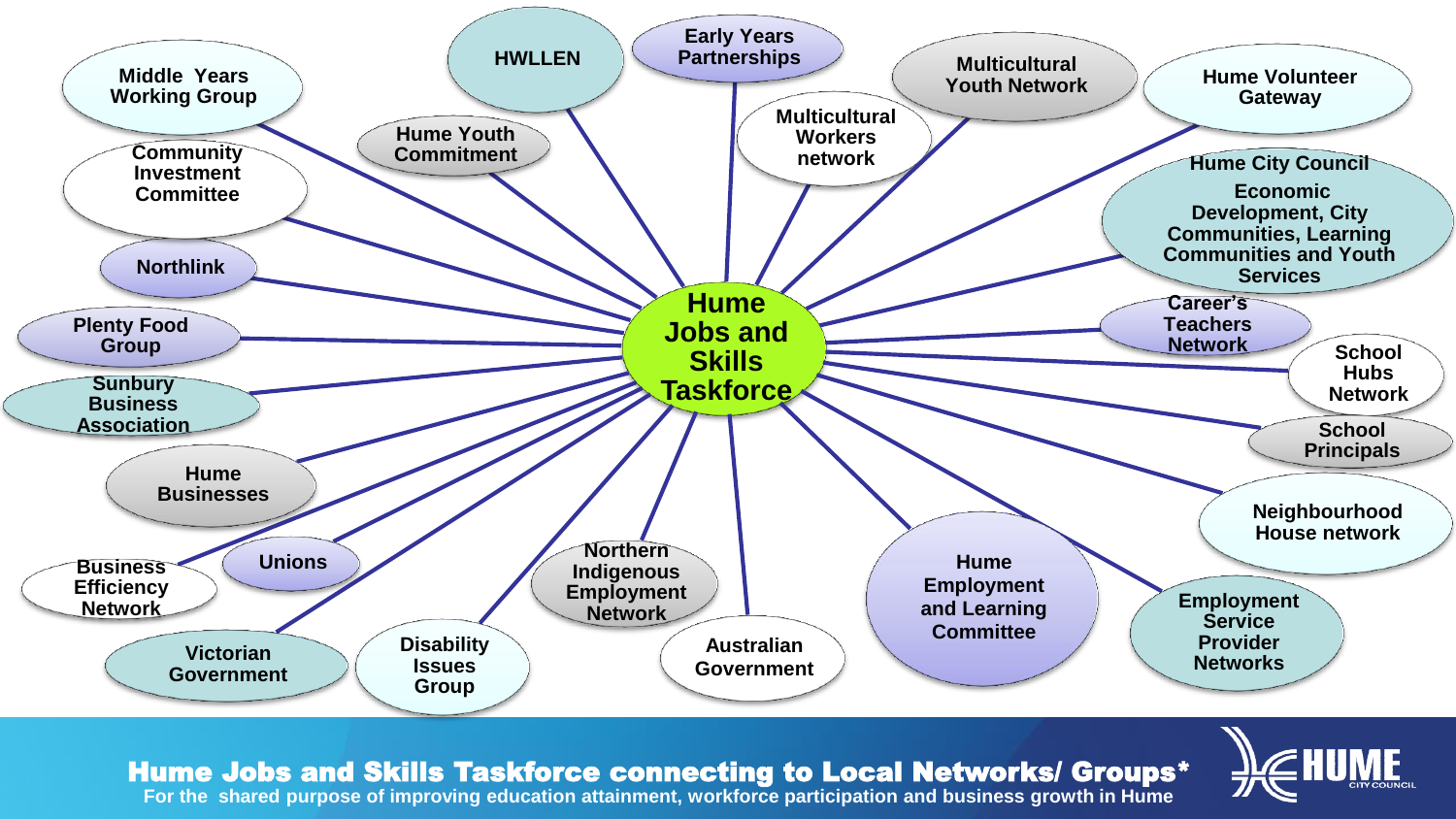## Hume Joblink Process

- Identify opportunities for future jobs growth
	- Engage with employers
	- Communicate employment opportunities through networks
- Engage • Talent Communities

**Educate** 

Employ

- Employer led information sessions
- Targeted job search support workshops
- Tailored training through partners
- Individual job search support sessions
- Assisted pre-selection
- Recommend a shortlist of suitable residents to employer
- Residents supported into work

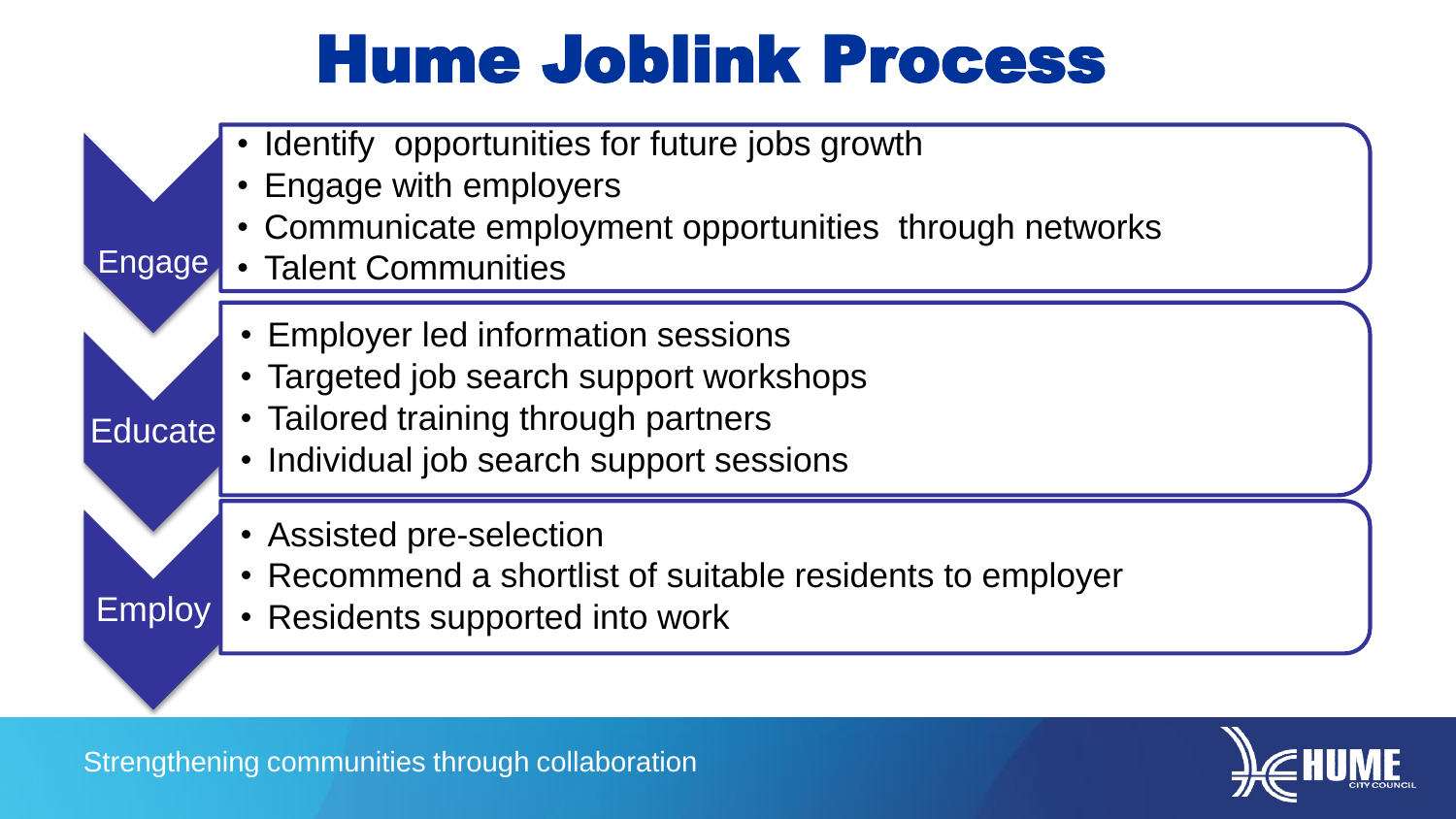## Online Engagement Tools









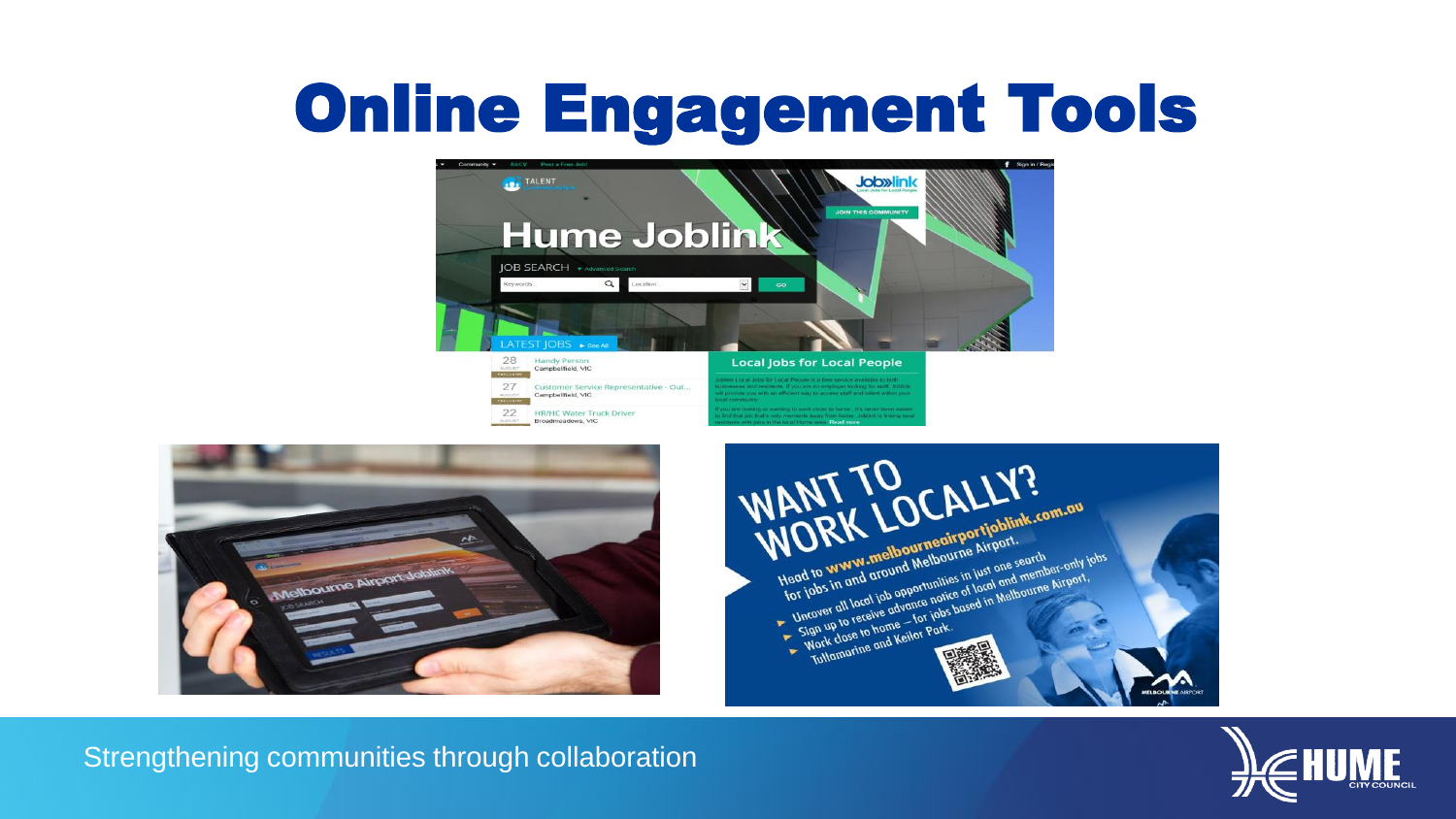

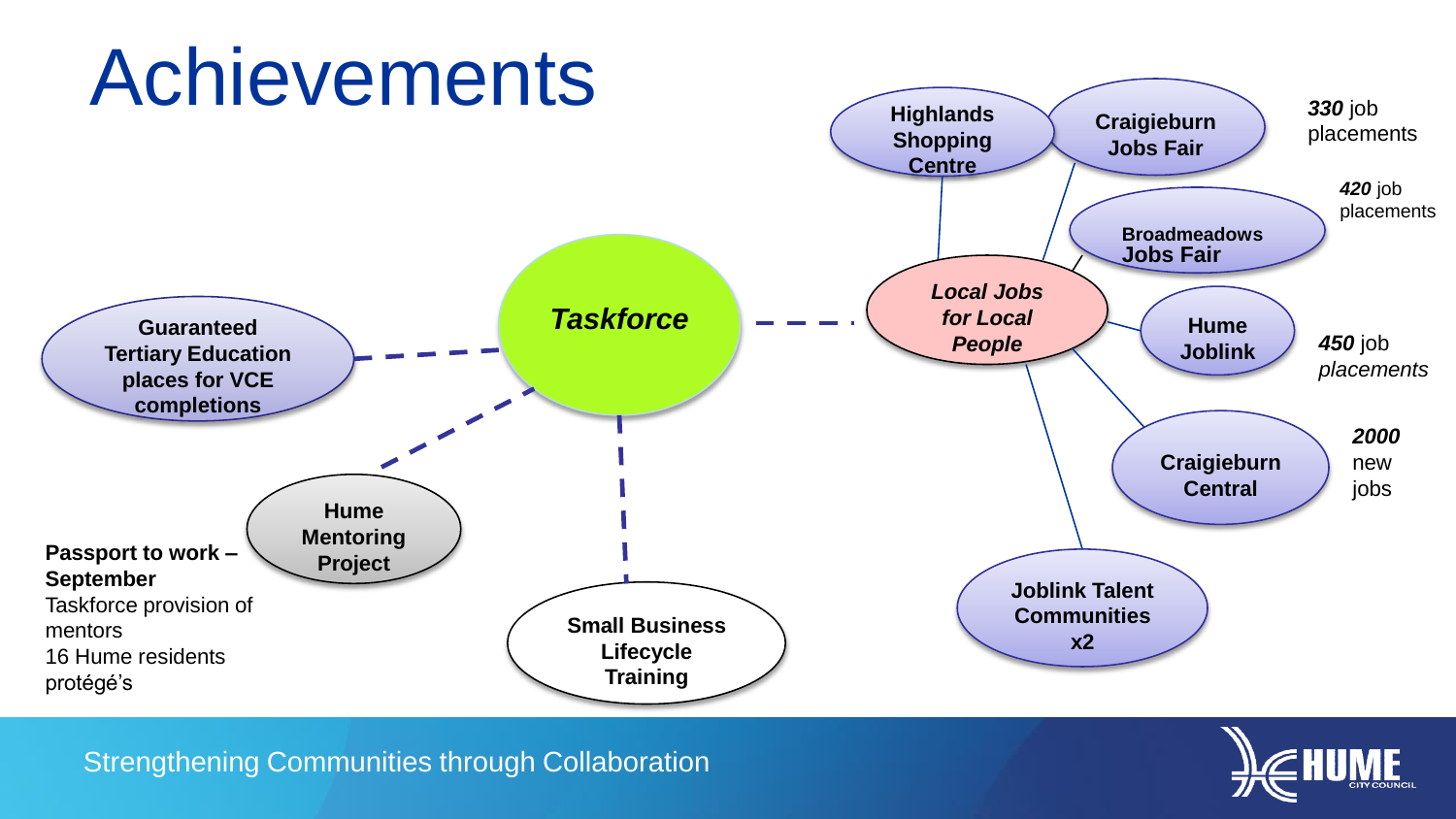#### **Employment Outcomes by Demographic Profile**



- $\blacksquare$  Youth 16 -24
- **Person with disability**
- $\blacksquare$  Public housing resident
- **Jobless family**
- Recently arrived migrant
- Mature aged over 45
	- Unemployed and CALD
	- Parent returning to worrk
		- Long term unemployed stream 3&4
	- Retrenched worker

Unemployed no disclosed barriers

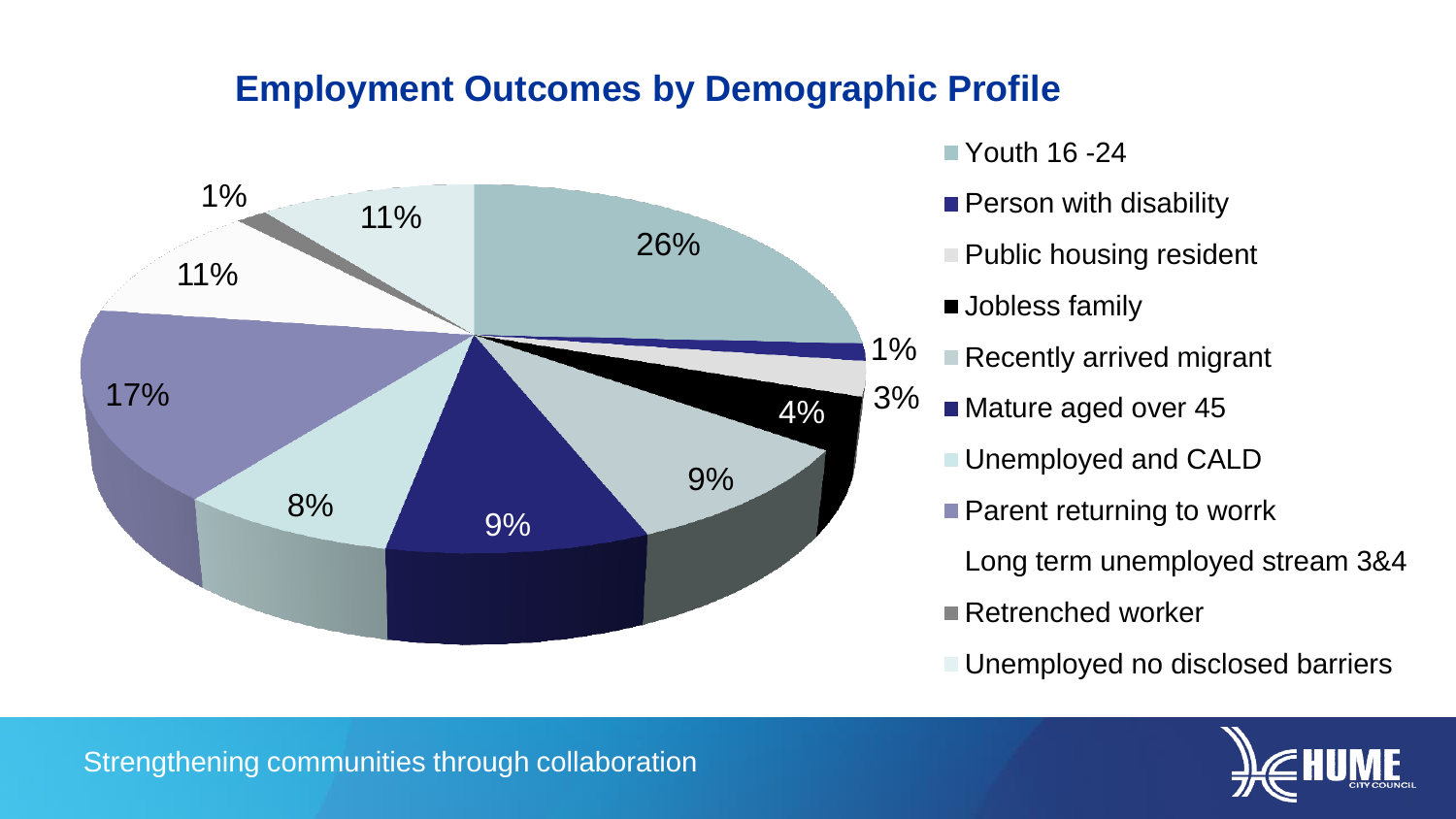# Current Projects and Activities

- **Mayor's Leaders Industry and Education forum - May 2017**
- **Development of Employment Pathways Action Plan – to be released early 2018**
- **Strategic stewardship and governance of:**
	- **Local Jobs for Local People Program**
	- **Hume Community Revitalisation Project**
- **Labour Market Insights and Trends Forum**
- **Ongoing advocacy for improved economic inclusion and stronger employment pathway outcomes for Hume residents**

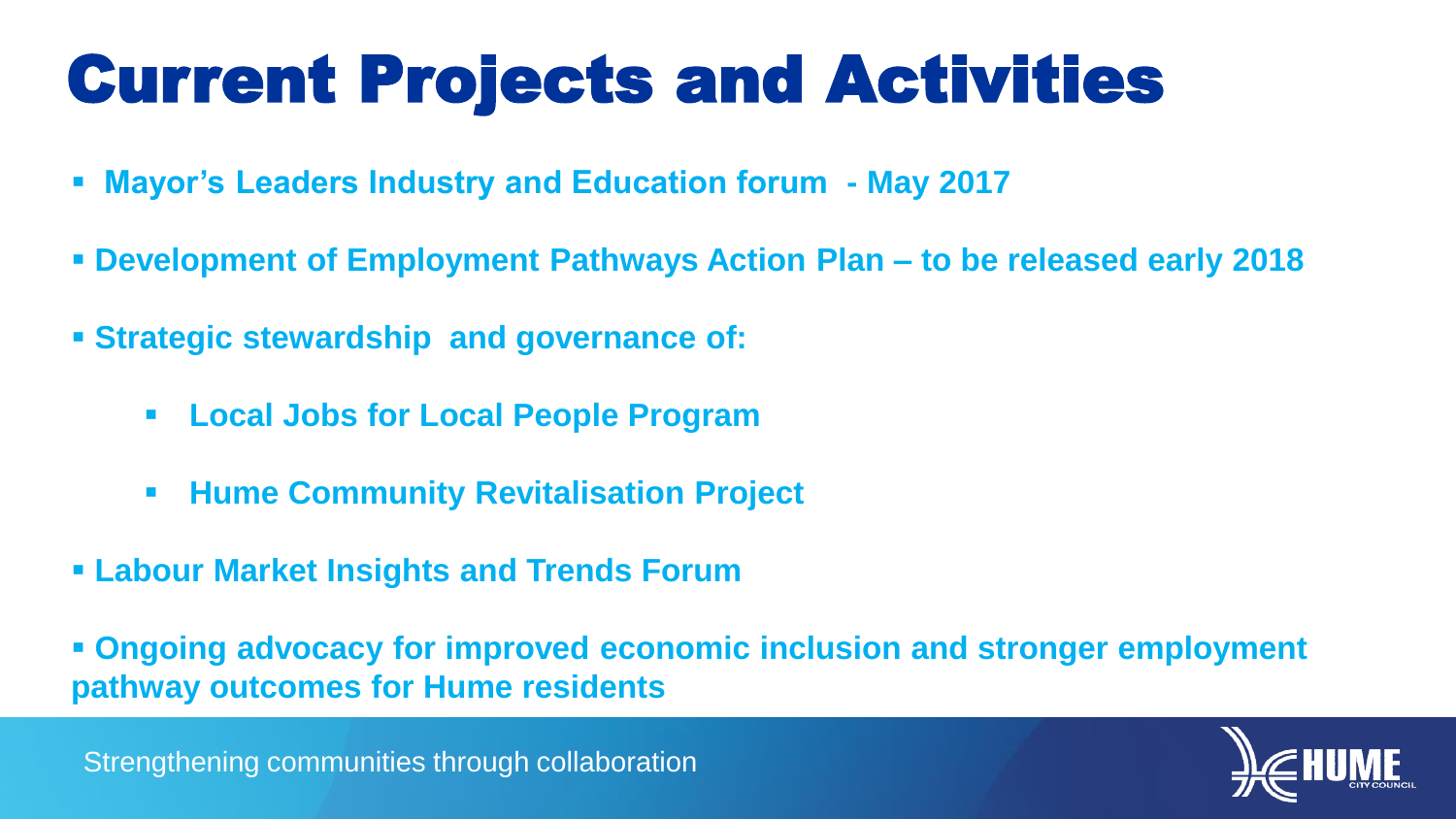### Lessons Learned:

- **A structure to enable partnerships is key**
- **Flexibility and adaptive problem-solving is important for place based solutions**
- **Collaboration, collaboration, collaboration !**

 **Through strong partnerships with State and Federal Government, Local Government can play a role as a neutral broker with service providers (place based approach)**